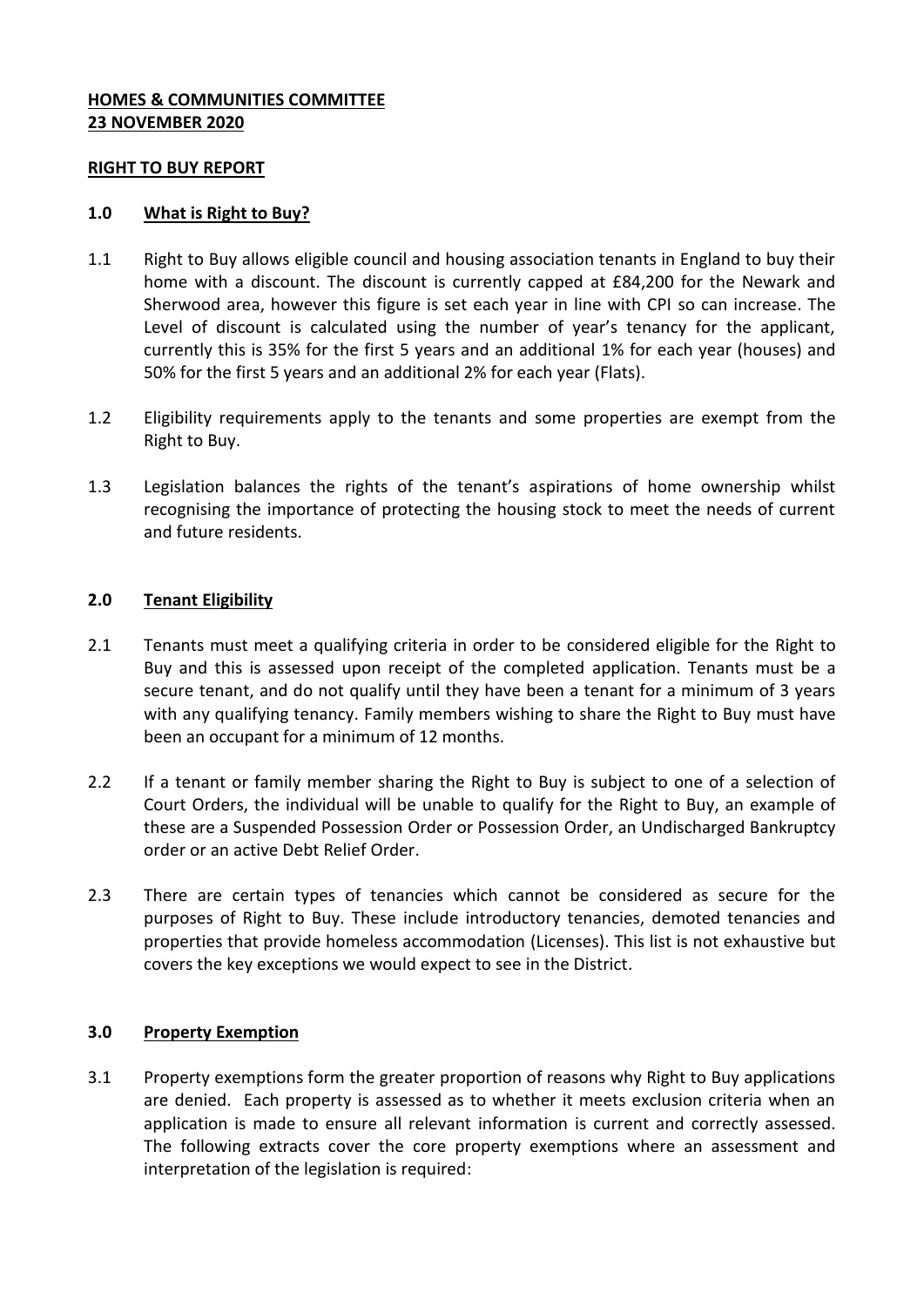3.2 Schedule 5, paragraph 7 of the Housing Act 1985 with regards to exemptions for housing adapted to make it suitable for physically disabled persons:

*The right to buy does not arise if the dwelling-house has features which are substantially different from those of ordinary dwelling-houses and are designed to make it suitable for occupation by physically disabled persons, and—*

- *(a) it is one of a group of dwelling-houses which it is the practice of the landlord to let for occupation by physically disabled persons, and*
- *(b) a social service or special facilities are provided in close proximity to the group of dwelling-houses wholly or partly for the purpose of assisting those persons*
- 3.3 Schedule 5, paragraph 9 of the Housing Act 1985 with regards to exemptions for housing adapted to make it suitable for persons suffering from mental disorders:

# *The Right to buy does not arise if –*

- *(a) The dwelling-housing is one of a group of dwelling-houses which it is the practice of the landlord to let for occupation by persons who are suffering or have suffered from a mental disorder, and*
- *(b) A social service or special facilities are provided wholly or partly for the purpose of assisting those persons.*
- 3.4 Schedule 5, paragraph 10 of the Housing Act 1985 with regards to exemptions for housing adapted to make it suitable for elderly persons:

*The Right to buy does not arise if –*

- *(a) Which are particularly suitable, having regard to their location, size, design, heating systems or other features, for occupation by elderly persons and*
- *(b) Which it is the practice of the landlord to let for occupation by persons aged 60 or more, or for occupation by such persons and physically disabled persons,*

*And special facilities such as are mentioned in sub-paragraph (2) are provided wholly or mainly for the purposes of assisting those persons.*

- *(2) The facilities referred to above are facilities which consist of or include –*
	- *(a) the services of a resident warden, or*
	- *(b) the services of a non-resident warden, a system for calling him and the use of a common room in close proximity to the group of dwelling-houses.*

# **4.0 Eligibility Assessment Process under Schedule 5 (Paragraph 7, or Paragraph 9)**

4.1 The primary area where individual dwelling assessment is required relates to general needs housing that has received adaptations to support either current or past tenants. Upon receipt of an application part of the process is to ascertain if there are adaptations present in the property, if there is adaptations present an assessment is undertaken against the legislation to enable a decision to be made in regards to property eligibility. This assessment is then sent to the Director of Housing Health and Wellbeing, along with the applicable RTB2 notice (Denial or Admittance Notice) to agree and approve the decision before it is issued to the applicant.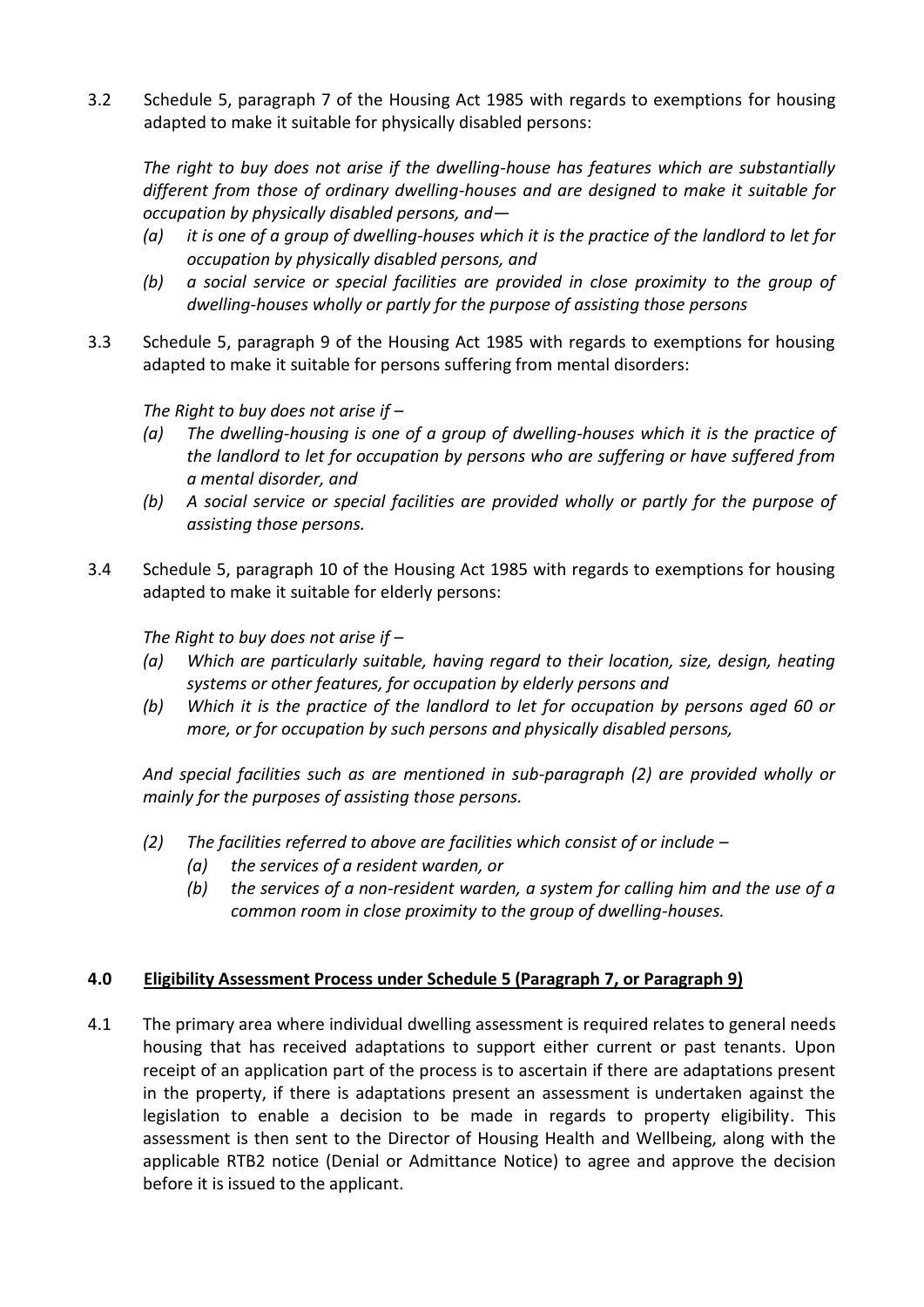- 4.2 The Assessment includes details of the adaptations present in the property and property type, and why it either is, or is not suitable for occupation by physically disabled persons and if it satisfies this part of the legislation.
- 4.3 To address part a, each property is let in line with the Choice Based Lettings Policy whereby each property with adaptations is advertised as such and priority is given to applicants requiring the adaptation in place.
- 4.4 To address part b, the assessment covers what local social services and special facilities are provided that would impact the decision whether or not the dwelling would be exempt. Examples of the types of facilities and services in an area would include community centres, children's centres or services and disability groups.
- 4.5 To be considered an exempt property the dwelling must fully meet the criteria of the relevant paragraph. Where an application for Right to Buy is denied using Schedule 5, paragraph 10, an appeal can be made to the Independent Residential Property Tribunal.
- 4.6 Where an application has been denied using Schedule 5, paragraph 7 or Schedule 5, paragraph 9 they can contact the Ministry of Housing, Communities and Local Government and ask them to look at the decision made. Details of how to submit an appeal are provided to applicants with the confirmation that their Right to Buy application has been denied.

# **5.0 Right to Buy and housing needs in the District**

5.1 The table below outlines the number of applications received annually over the past 4 years, the number of completed sales and the number of right to buys denied.

| Year     | <b>Applications</b> | <b>Sales</b> | Average Market Value of | <b>Average Discount</b> | <b>Denied</b> |
|----------|---------------------|--------------|-------------------------|-------------------------|---------------|
|          |                     |              | properties sold.        |                         |               |
| 2016-17  | 52                  | 29           | £121,526                | £59,915                 |               |
| 2017-18  | 61                  | 31           | £126,115                | £58,032                 |               |
| 2018-19  | 43                  | 35           | £117,251                | £58,051                 |               |
| 2019-20  | 53                  | 30           | £119,333                | £57,198                 | 8             |
| 2020-21  | 28                  | 11           | £156,113                | £66,122                 |               |
| (Until   |                     |              |                         |                         |               |
| 30/09/20 |                     |              |                         |                         |               |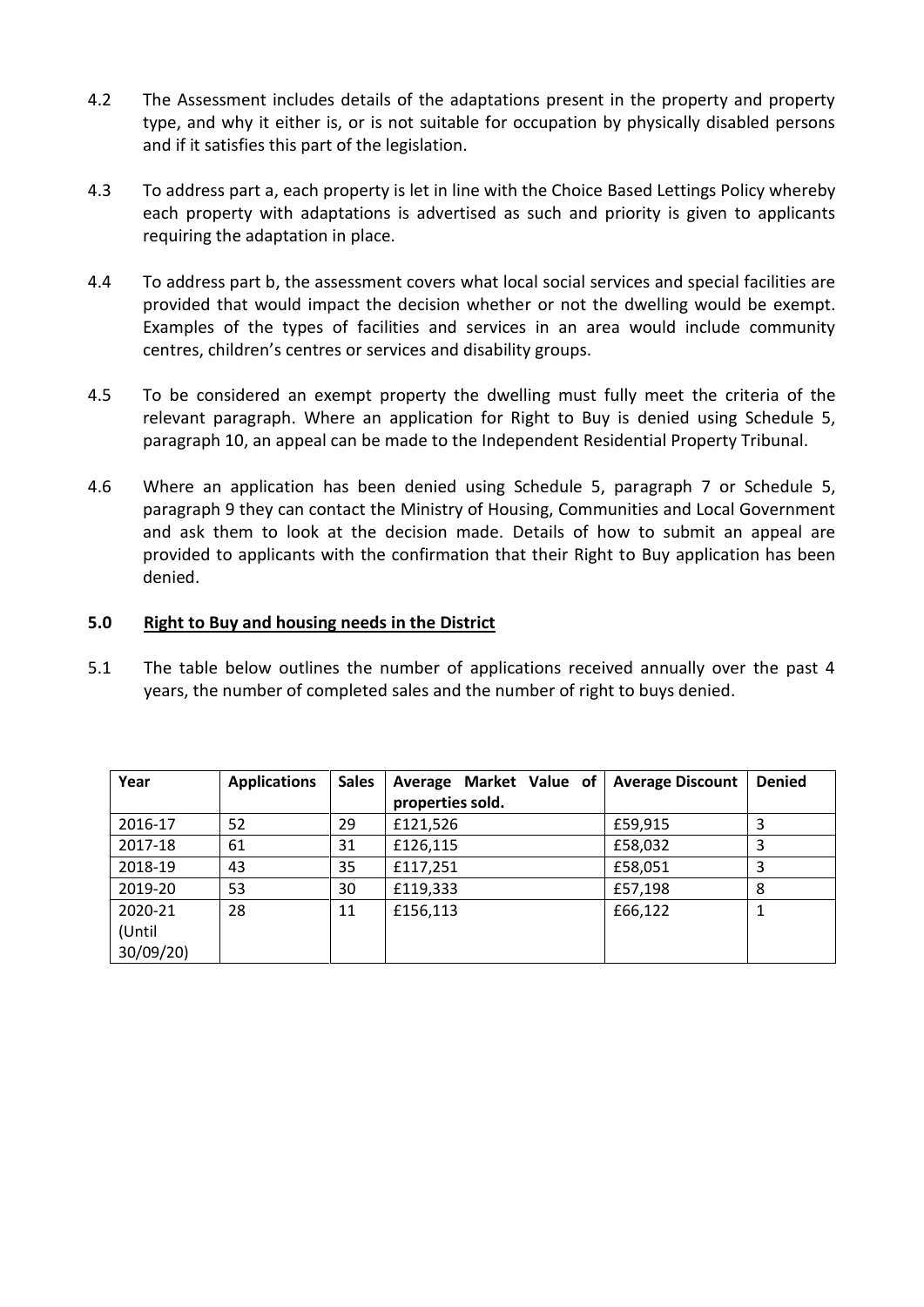

# 5.2 Below is a chart showing the breakdown for all 18 denied applications.

- 5.3 1876 of Council properties are classed as adapted. This does not mean that all these properties are automatically exempt from Right to Buy as the adaptation may not be of a qualifying type. Where a significant adaptation is planned, the tenant is informed as part of the process that the adaptation may result in their property being classed as exempt from Right to Buy in the future. In addition to this when a tenant is signed up to an adapted property they are advised the property may be exempt from the Right to Buy and sign a form to state they understand this.
- 5.4 38% of over 4000 applicants currently on the housing register have identified that they have a disability, however this covers all disabilities, including mental health, not just physical.
- 5.5 239 major and 340 minor adaptations have been completed in 2019/20.
- 5.6 The 2014 Strategic Housing Market Assessment for the District showed 27.5% of responding households as having one person with a long-term health problem or disability, an above average figure (20.3% average overall population), this is predicted to rise to 34% over time.

#### **6.0 Summary**

- 6.1 The correct assessment and exemption of adapted properties is important to help the Council meet the needs of future tenants, make best use of the housing stock available and to minimise the number of major adaptations required for future tenants.
- 6.2 Properties are assessed at the time of application to ensure that the legislation is being fully met in terms of either accepting or denying the application and determining if the property is exempt.